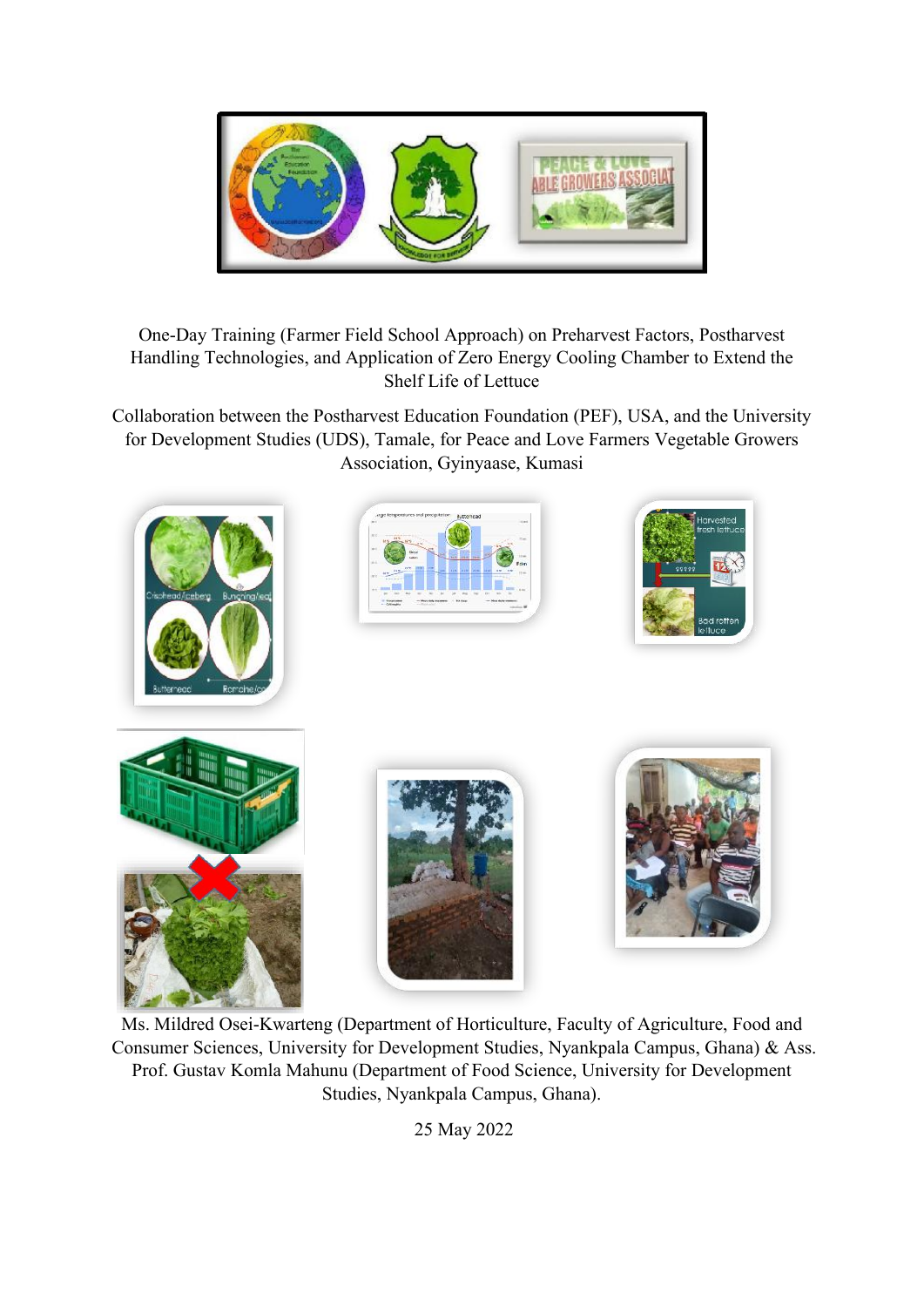| <b>Table of Contents</b><br>Page                                                       |  |
|----------------------------------------------------------------------------------------|--|
|                                                                                        |  |
|                                                                                        |  |
|                                                                                        |  |
|                                                                                        |  |
|                                                                                        |  |
|                                                                                        |  |
|                                                                                        |  |
| 2.3 Building of the Zero-energy cooling chamber (ZECC) and the operation of ZECC (Part |  |
|                                                                                        |  |
|                                                                                        |  |
|                                                                                        |  |
|                                                                                        |  |
|                                                                                        |  |
|                                                                                        |  |
|                                                                                        |  |
|                                                                                        |  |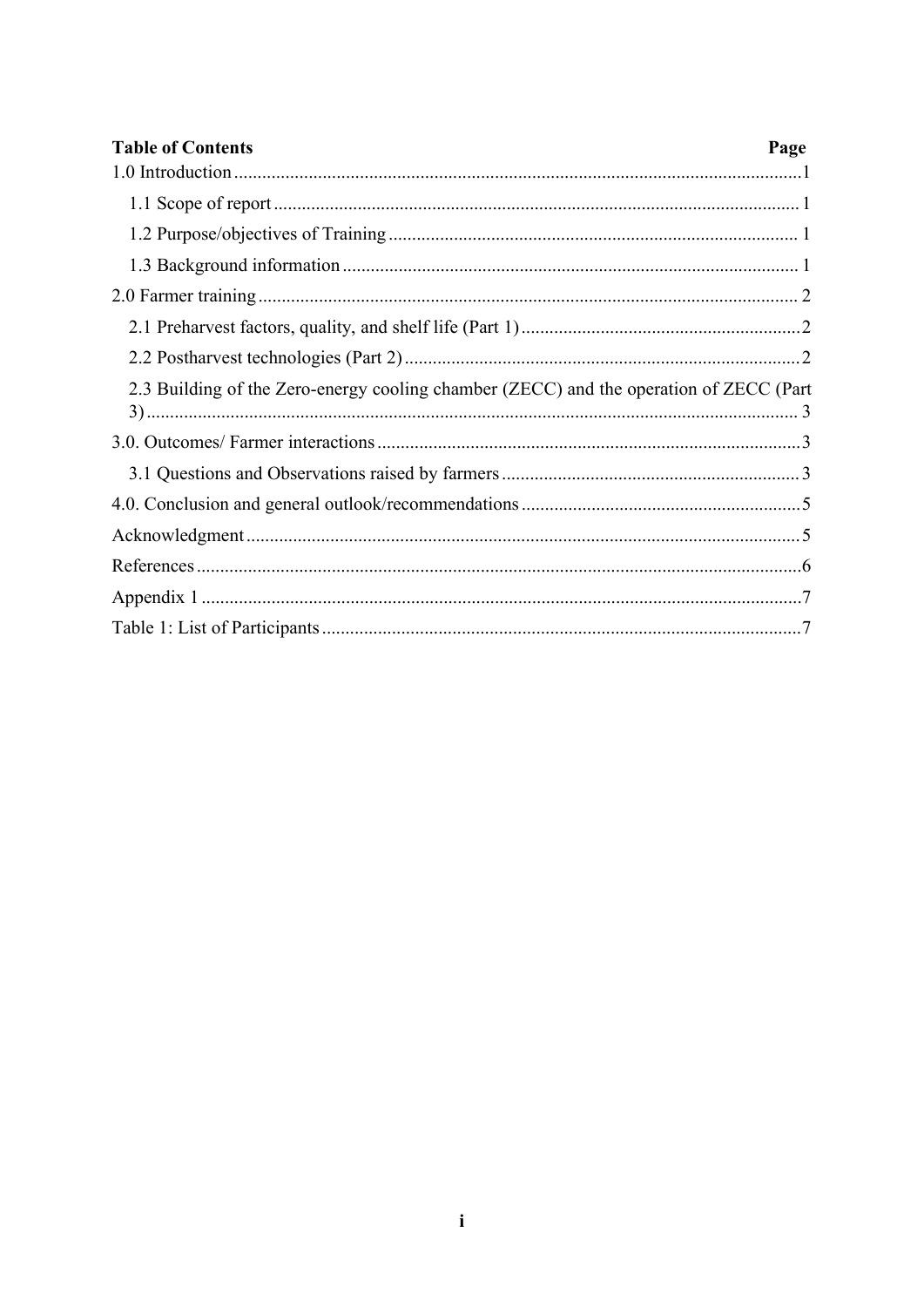### <span id="page-2-0"></span>1.0 **Introduction**

#### <span id="page-2-1"></span>*1.1 Scope of the report*

This report provides information on a one-day training for vegetable farmers (26). The farmer field school (FFS) approach was used in training the farmers. Farmers were trained in Good Agricultural (Horticultural) Practices to produce high-quality lettuce for proper post-harvest handling and prolonged shelf life. The training was done on the 19<sup>th</sup> of April 2022. There were 17 men and 9 women farmers. Participants were members of the Peace and Love Vegetable Growers Association, Gyinyaase, Kumasi, in the Ashanti Region of Ghana (Appendix 1; Table 1). The report highlights three main topics; the influence of preharvest factors on the quality and shelf life of lettuce, postharvest handling technologies, and the use of Zero Energy Cooling Chamber (ZECC) in extending the shelf life of lettuce. This report covers the entire presentation and demonstration that were delivered in three sessions.

#### <span id="page-2-2"></span>*1.2 Purpose/objectives of Training*

There were three main objectives for this training:

- i. To help the farmers understand how preharvest factors affect the shelf life of lettuce (Part 1; see attached the training guide and PowerPoint presentation on preharvest factors, post-harvest handling technologies, and the shelf life of lettuce).
- ii. To assist the farmers, understand how the shelf life of harvested lettuce can be extended with the appropriate post-harvest handling technologies for lettuce (Part 2; see attached the training guide on the post-harvest handling technologies).
- iii. To teach the farmers the operational mechanism of the low-cost zero energy cooling chamber (ZECC) and how to build their ZECC (Part 3; see attached a training guide on the ZECC).

### <span id="page-2-3"></span>*1.3 Background information*

Ghana's agriculture struggles to provide the required proportion of food needed for the increasing population due to significant post-harvest losses on the farm, wholesale and retail levels (Adom, 2018), and other factors. Annually, 30% or more of farm produce are lost in Ghana (Oteng-Adjei, 2013). Such high post-harvest losses will reduce producer prices (income), increase food prices, worsens malnutrition and hunger, and slow down or stagger general economic development (Munhuweyi, 2012). In Ghana, post-harvest losses of fresh vegetables are highest in tomato and lettuce, rising to 20% after five days of harvesting (Robbinson and Kolavalli, 2010). Limited access to improved post-harvest management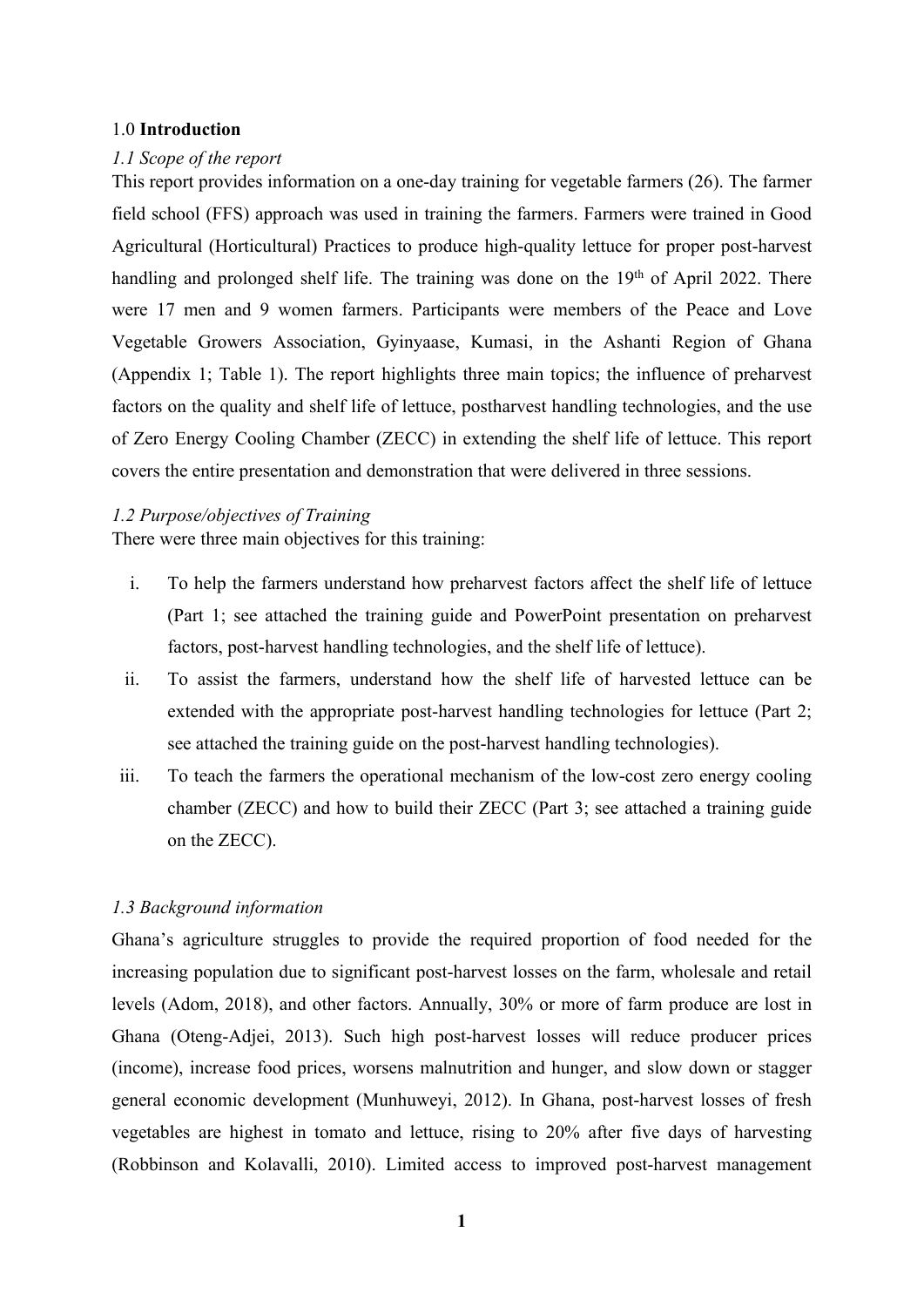technologies (PHMT) and the lack of knowledge and or implementation of good PHMT contribute to the consistent rise in food losses and food shortages in Ghana.

In Ghana, the production of lettuce is popular on urban vegetable farms. However, lettuce deteriorates between 2 and 4 days after harvesting. Higher temperatures are disadvantageous to lettuce since lettuce is heat sensitive. Hence temperature management of harvested lettuce cannot be overemphasized. Therefore, the skill of building innovative mitigations is essential to improving preharvest crop management and post-harvest handling practices for food availability and safety. Zero Evaporative Cooling Chamber (ZECC) technologies is an ecofriendly system with a low-cost storage structure that has proven helpful for the short-term storage of fruits and vegetables.

### <span id="page-3-0"></span>**2.0 Farmer training**

### <span id="page-3-1"></span>*2.1 Preharvest factors, quality, and shelf life (Part 1)*

Mildred Osei-Kwarteng facilitated this section. The topics discussed included; types and nutritional information on lettuce, crop description and morphological forms, the influence of pre-harvest factors on quality and shelf life, and lettuce harvesting.



Zoom presentation by Mildred Distribution of training



materials



Gustav Mahunu seated among the participant during the presentation

#### <span id="page-3-2"></span>*2.2 Postharvest technologies (Part 2)*

Mildred Osei-Kwarteng also facilitated this session. The topics discussed included the principal causes of post-harvest losses (poor handling, inadequate cooling, and temperature management) and appropriate postharvest handling technologies (pre-cooling, proper packaging materials, sorting and grading, and the recommended storage conditions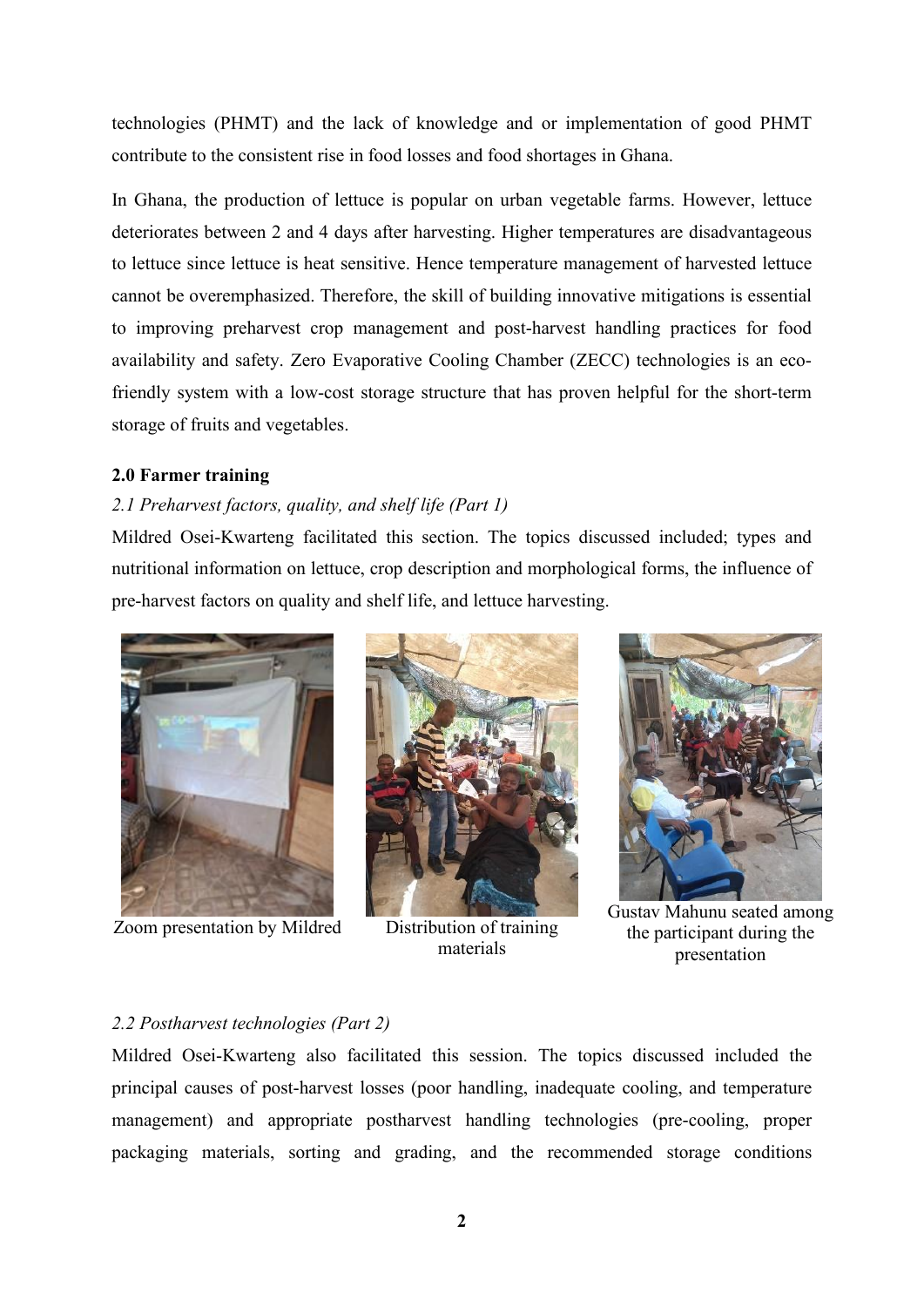(temperature, humidity, and compatible storage produce). Detailed information is found in the training manual attached to this report.

<span id="page-4-0"></span>*2.3 Building of the Zero-energy cooling chamber (ZECC) and the operation of ZECC (Part 3)* Gustav Mahunu facilitated the third session, and the topics discussed included; principles of the ZECC, siting a ZECC, how to build your ZECC (materials and steps in laying bricks and watering the inner and outer walls of the ZECC), usage of the ZECC, materials for creating a simple cost effective ZECC, and the effective management of ZECC.



Watering of sand between the ZECC walls Roofing of the ZECC



## <span id="page-4-1"></span>3.0**. Outcomes/ Farmer interactions**

The farmer field school demonstration has effectively enhanced farmers' understanding of preharvest and post-harvest management practices to reduce losses and increase market value. The training was timely and essential because the farmers had just received a packing house and a produce transport vehicle from the Ministry of Food and Agriculture. We envisage that the training will reduce postharvest losses should the farmers apply the good practices they acquired during the training. More so, the farmers, received illustrative training guides during the training. Others can help farmers who cannot read, and also, the illustrations can tell some part of the story.

# <span id="page-4-2"></span>*3.1 Questions and Observations raised by farmers*

The following questions were raised by the farmers:

- **1.** In cases where seeds are not stored at the required temperature in retail shops, what should we do to get better germination in the nursery?
- **2.** Some seed packages do not have crop management information; how do we get such information from the retailer shops?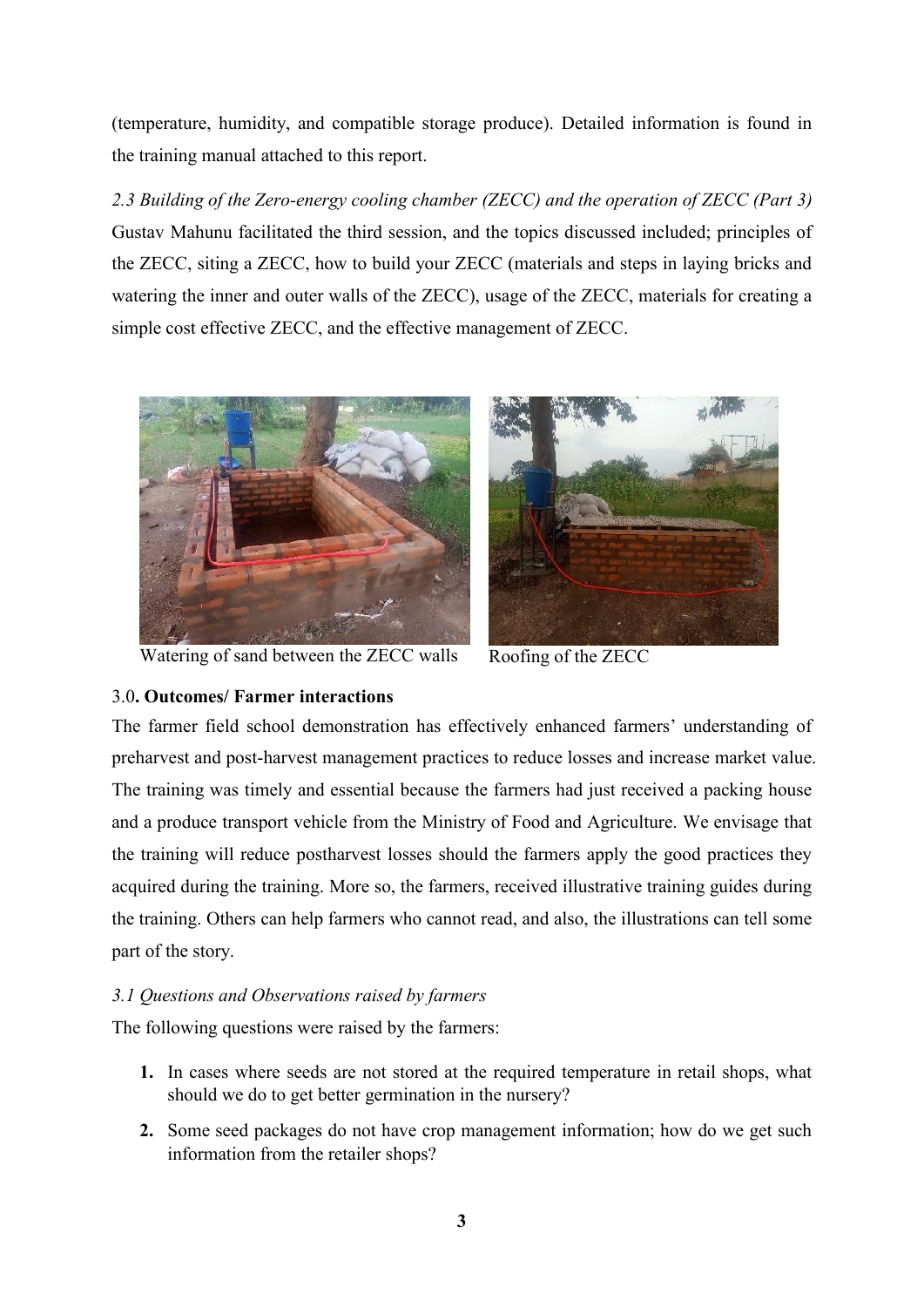- **3.** How do we identify a treated seed?
- **4.** How do we identify lettuce seeds bred for the tropics?
- **5.** What quantity of inorganic and organic manure per area enhances high-quality produce at harvest?
- **6.** What are the sustainable soil management practices for intensive lettuce production to enable high-quality produce?
- **7.** How often should we irrigate to obtain high-quality produce at harvest?
- **8.** Can all types of vegetables be stored in the ZECC?
- **9.** Can we use other materials apart from a brick if bricks are too expensive?
- **10.** How often can we water the sand?
- **11.** Do we need to water the inside of the ZECC as well?
- **12.** What quantity of lettuce can be stored in the ZECC?
- **13.** Does the function of the ZECC reduce overtime, or how long will the ZECC be functional?

### *Observations*

The participation of the farmers during the training was very commendable. Farmers wanted to learn more about the training sessions, particularly regarding pre-harvest concerns that may be remedied to improve crop quality and shelf life. The farmers appreciated the ZECC demonstration as a cheaper alternative to electric-powered coolers. The demonstration of the construction and application of ZECC was very successful. The farmers also gave suggestions on how best they could construct a bigger ZECC in the future to benefit all members.

The Peace and Love vegetable growers' association seems forward-looking since they are more open to acquiring knowledge on building their farming business. The attitude of these farmers has made them beneficiaries of other essential training, such as cost-benefit analysis, which will go a long way to improve their income.

Frequent visits were made to the farmers to have feedback on any immediate challenges. We observed that the farmers have improvised a padlock for the ZECC to secure their goods during our visit. We planned to raise a structure on the ZECC to protect it from heavy rains because the cover material is made of thatch (bamboo).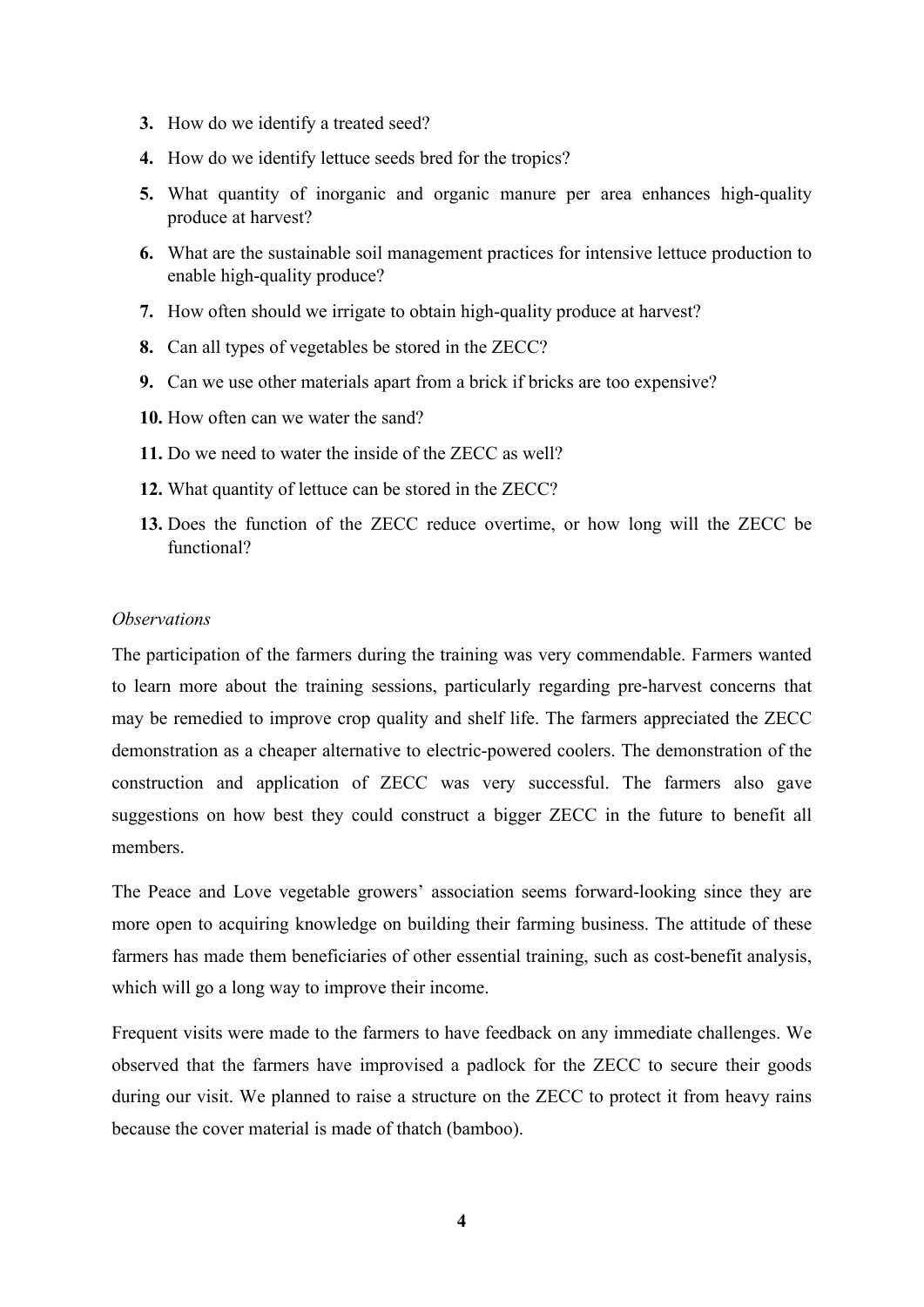

Group picture of participants at the ZECC demonstration site

We also observed that the farmers produce other vegetables such as cabbage, cauliflower, beets, and spring onions. An in-depth discussion on post-harvest handling stimulated the farmers to think about the proper handling of all the other vegetables they produce.

### <span id="page-6-0"></span>**4.0. Conclusion and generaloutlook/recommendations**

The training program brought together more farmers (26) who expressed their appreciation for the resource persons and the funders (Postharvest Education Foundation) in building their capacity to reduce post-harvest losses in lettuce. Their main challenge of extending the shelf life of harvested produce can be reduced by utilising the ZECC. Farmers are willing to learn and adopt these innovative post-harvest technologies to improve on-farm productivity. Based on the participatory vitality and readiness for knowledge acquisition (good agricultural practices) and implementation of the Peace and Love Vegetable Growers association, we recommend the group for additional post-harvest facilities and training.

### <span id="page-6-1"></span>**Acknowledgment**

We thank the Postharvest Education Foundation (PEF), the USA, for providing the funds to undertake this project. Also, we thank the University for Development Studies (UDS), Tamale, for providing the team with the space to work and deliver on the project's objectives.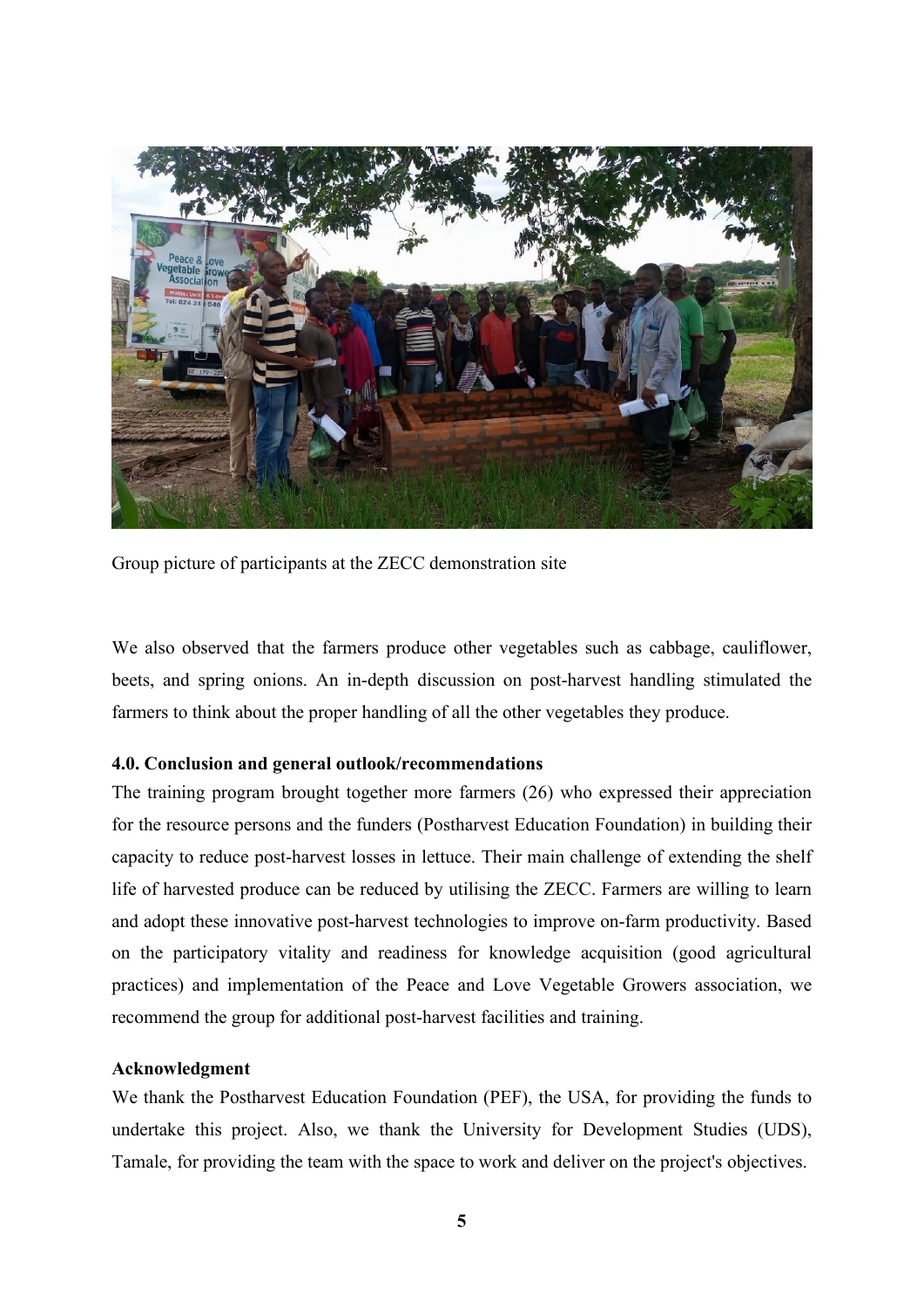Our appreciation to the farmers of Peace and Love Vegetable Growers Association, Gyinyaase, Kumasi, for their participation in the training.We also wish to acknowledge the tremendous support by Professor S.K. Oppong (Kwame Nkrumah University of Science and Technology, Kumasi, Ghana) in the mobilization and construction of the ZECC materials and organization of the Farmer Field School.

### <span id="page-7-0"></span>**References**

1. Adom, D. (2018) The role of good post-harvest management practices in the development of the agriculture sector in Ghana. https://www.researchgate.net/publication/329336585 Accessed on 24 May 2022

2 Oteng-Adjei, J (2013) Ghana Loses GHC700,000 In Post-Harvest Losses. [https://www.modernghana.com/news/468875/ghana-loses-ghc700000-in-post-harvest](https://www.modernghana.com/news/468875/ghana-loses-ghc700000-in-post-harvest-losses.html)losses.html Accessed on 24 May 2022.

3. Munhuweyi, Karen (2012) Postharvest losses and changes in quality of vegetables from retail to consumer: A case study of tomato, cabbage and carrot, Unpulished MSc Thesis, unversity of Stellenbosch, South Africa**,**

4. Robinson, Elizabeth J. Z. & Kolavalli, Shashi L., 2010. "The case of tomato in [Ghana:](https://ideas.repec.org/p/fpr/gsspwp/19.html) Productivity," GSSP [working](https://ideas.repec.org/s/fpr/gsspwp.html) papers 19, International Food Policy Research Institute (IFPRI**).**